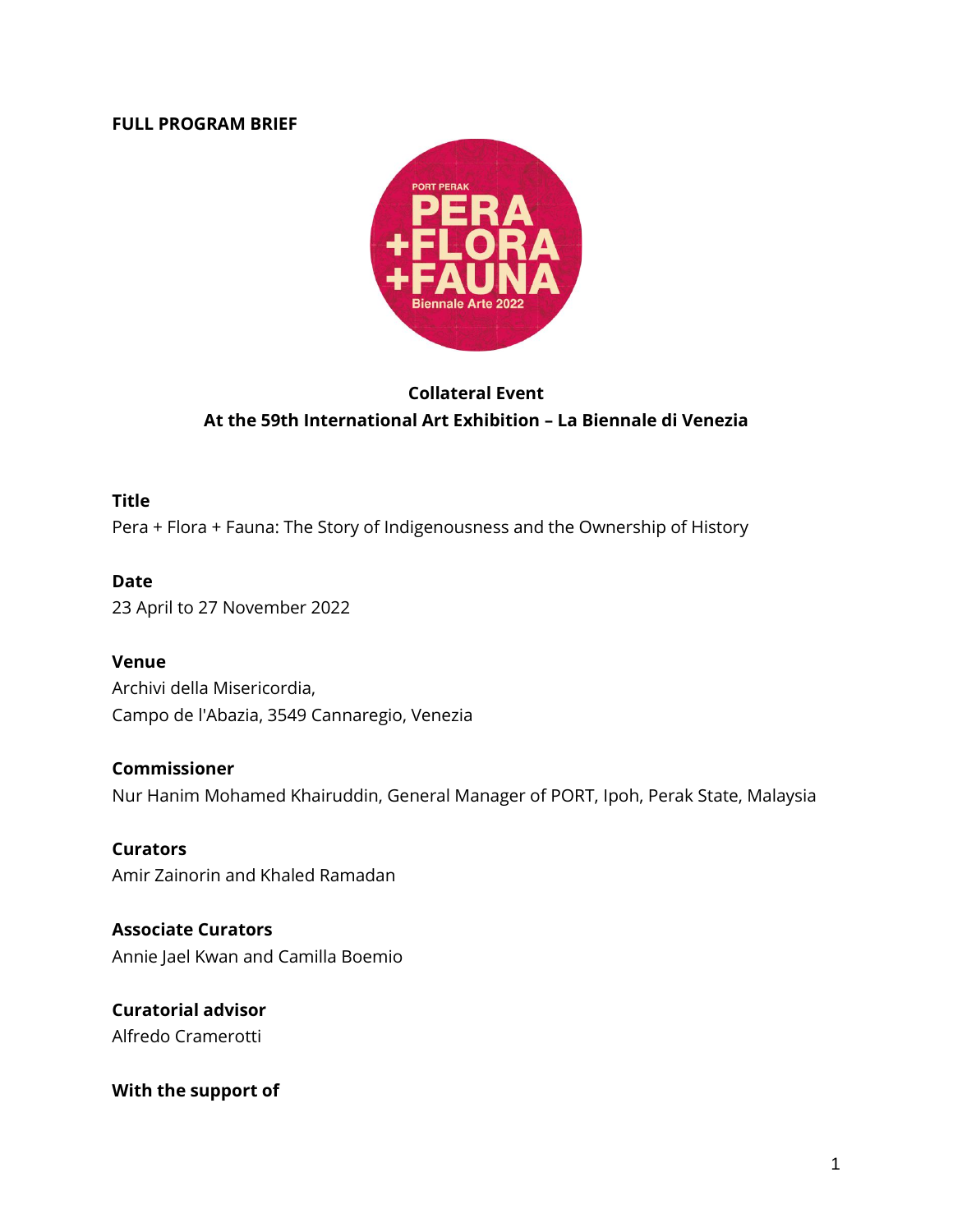Perak State Government, Malaysia; Ministry of Tourism, Arts and Culture Malaysia; National Art Gallery Malaysia; Tourism Malaysia; Tourism Perak; Chamber of Public Secrets; Laterna Magica Museum, Denmark; Jambatan, Denmark;

## **Thanks to**

Art Events, Dorian Batycka, RogueArt

#### **Exhibitors**

Azizan Paiman, Kamal Sabran, Kapallorek Artspace, Kim Ng, Projek Rabak, Saiful Razman, Stefano Cagol

#### **Panelists & Moderator**

Alfredo Cramerotti, Annie Jael Kwan, Camilla Boemio, Dorian Batycka, Henry Meyric Hughes, Ong Jo-lene.

### **Performers**

Aida Redza

#### **EVENTS**

#### **Forum**

| Title       | $\therefore$ Pera + Flora + Fauna: The Ownership of Indigenousness and the<br>Social Construction of Nature |
|-------------|-------------------------------------------------------------------------------------------------------------|
| Date & Time | : 22 April 2022, 5:30 PM                                                                                    |
| Panelists   | : Henry Meyric Hughes, Alfredo Cramerotti, Camilla Boemio, Annie<br>Jael Kwan, Ong Jo-lene                  |
| Moderator   | Dorian Batycka                                                                                              |

#### **Performances**

| i. Title:   | : Ssegar Angin: The Healing Art Project                  |
|-------------|----------------------------------------------------------|
| Date & Time | : 1) 21 April 2022, 4:20 PM<br>2) 22 April 2022, 4:20 PM |
| Artists:    | : Kamal Sabran, Aida Redza                               |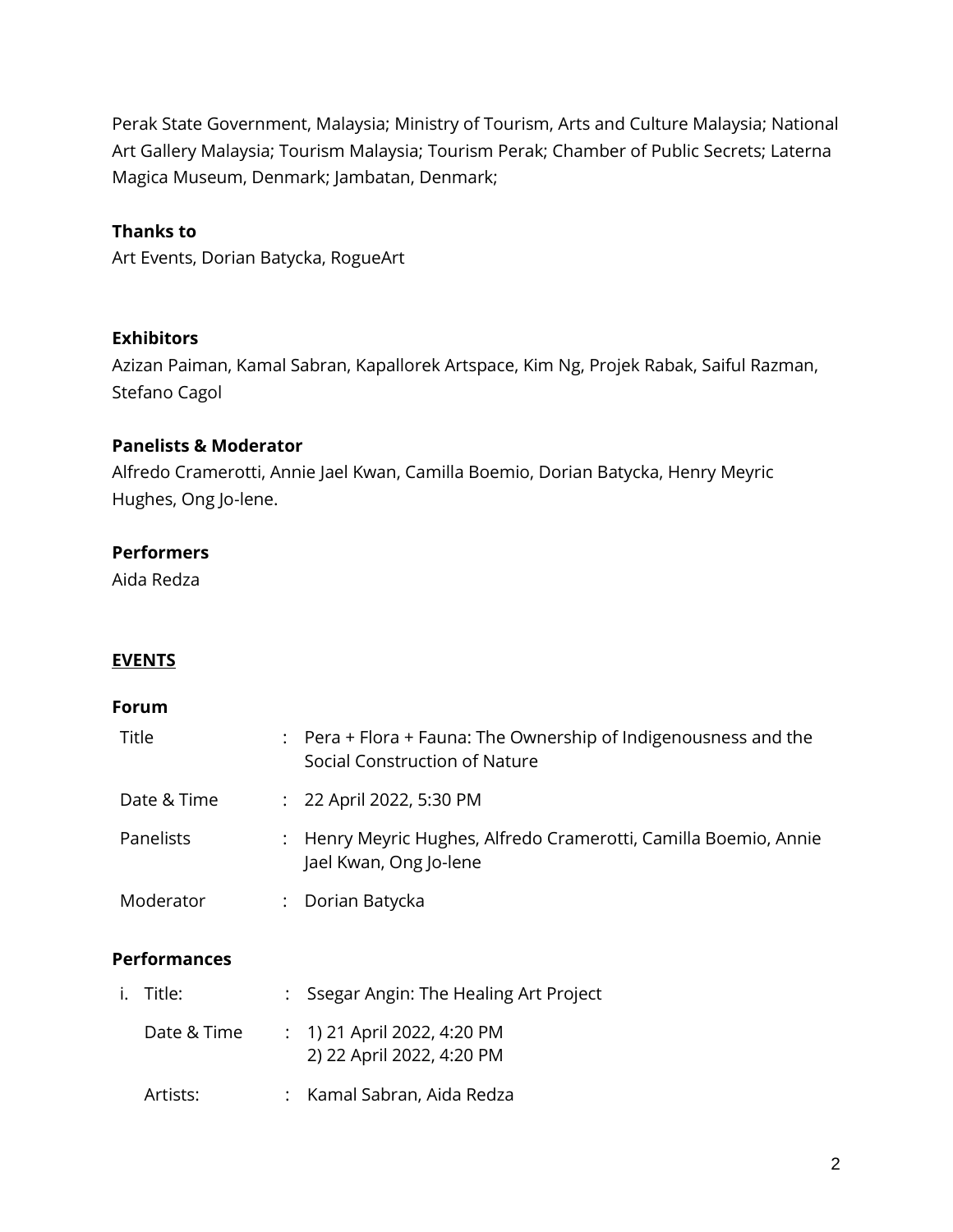| ii.  | Title          | : The human status, Indigenous Me-We                                                                                |
|------|----------------|---------------------------------------------------------------------------------------------------------------------|
|      | Date & Time:   | : 1) 21 April 2022, 3.00 PM - 4:00 PM<br>2) 22 April 2022, 3.00 PM - 4:00 PM<br>3) 24 April 2022, 3:00 PM - 4:00 PM |
|      | <b>Artists</b> | Stefano Cagol, Dorian Batycka, Khaled Ramadan, Amir Zainorin,<br>Ronnie Bahari and Yahya Torek                      |
| iii. | Title:         | $:$ We the Mengkuang                                                                                                |
|      | Date & Time:   | : 23 April 2022, 4:20 PM                                                                                            |
|      | Artists:       | : Projek Rabak                                                                                                      |

### **CONTACT**

#### **For Press & Media Outreach**

Venue: Archivi della Misericordia, Campo de l'Abazia, 3549 Cannaregio, Venezia

Openings: Curators' talk and press opening - 21st April, 5.30 PM Dignitaries and official inauguration - 22nd April, 7.00 PM

For Press Inquiries, contact: Muhammad Zulhamizan Bin Samsudin (PORT); Khaled Ramadan (Curator) Tel/Whatsapp: +6019 4567248; +4561692029 Email: [mizansamsudin@gmail.com;](mailto:mizansamsudin@gmail.com) [khaledram@gmail.com](mailto:khaledram@gmail.com)

Instagram: @portperakvenice Facebook: Port Perak Venice Website: www.portipoh.com.my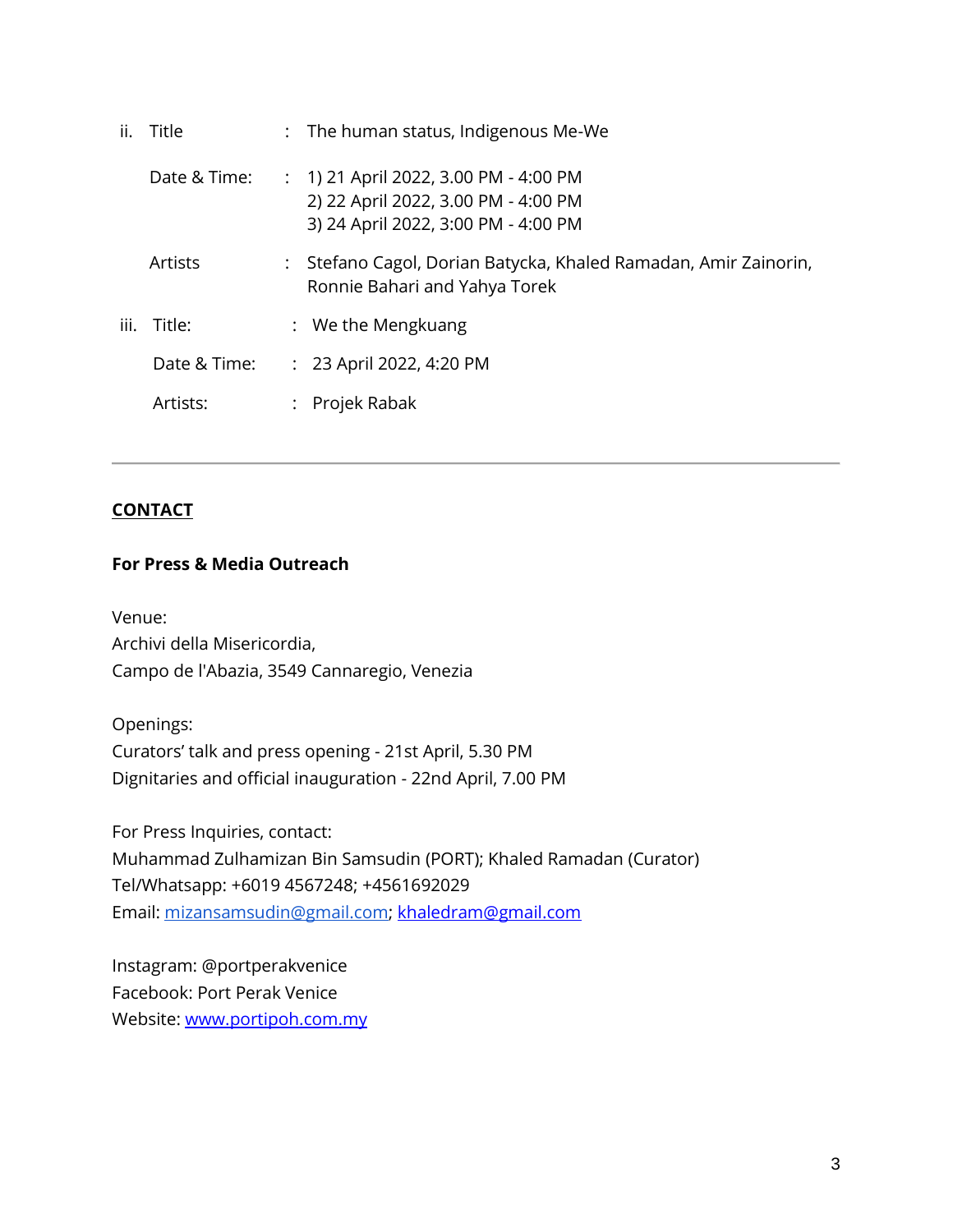### **THE PROJECT**

### **Curatorial Statement**

2020 was the year of accelerated statue wars. Controversial statues representing coloniality and dark chapters in human history were removed by an uncoordinated global protest movement in an attempt to rewrite human history and bring attention to the narrative of the so-called hidden history, the Indigenous saga.

For some, taking down urban memorials approximated censoring, whitewashing, and potentially forgetting history. According to this view, statues do not cause discrimination and can be used to fight prejudice if put into historical context.

This argument was countered by Rosetta Giuliani Caponetto. In Art of Darkness, Caponetto argues that the aestheticization of Indigenous populations and the propagandist production of photographs, drawings, and written accounts indicate that colonialism found a powerful instrument for capturing the Western imagination through depictions of the Indigenous individual as a dark phantasm to be conquered.

In addition to Caponetto's account, Sarah A. Radcliffe in Geography and Indigeneity and Bernard C. Perley in Living traditions: a manifesto for critical Indigeneity, both writers call attention to the embodiments, positionalities, and subjectivities of Indigeneity within the broader power dynamics of colonial histories, nationalistic formations, capital expansion, and Indigenous resistance.

Such explorations by Caponetto, Radcliffe and Perley and associated narratives continue to influence the discourse and perception of Indigenousness and Indigenous populations across the globe. Therefore, the many attempts of re-writing stories of Indigenousness independently from the mainstream Western socio-political consciousness remains an ongoing struggle.

The art world, including art events and museum collections across the Western world, are not immune to these discursive views. Until today, what some museums see as artifacts, native cultures regard as part of their beliefs, heritages and traditions that are being interrupted and redefined. This practice pushes them to look at their own history as something exotic and natural, but not cultural.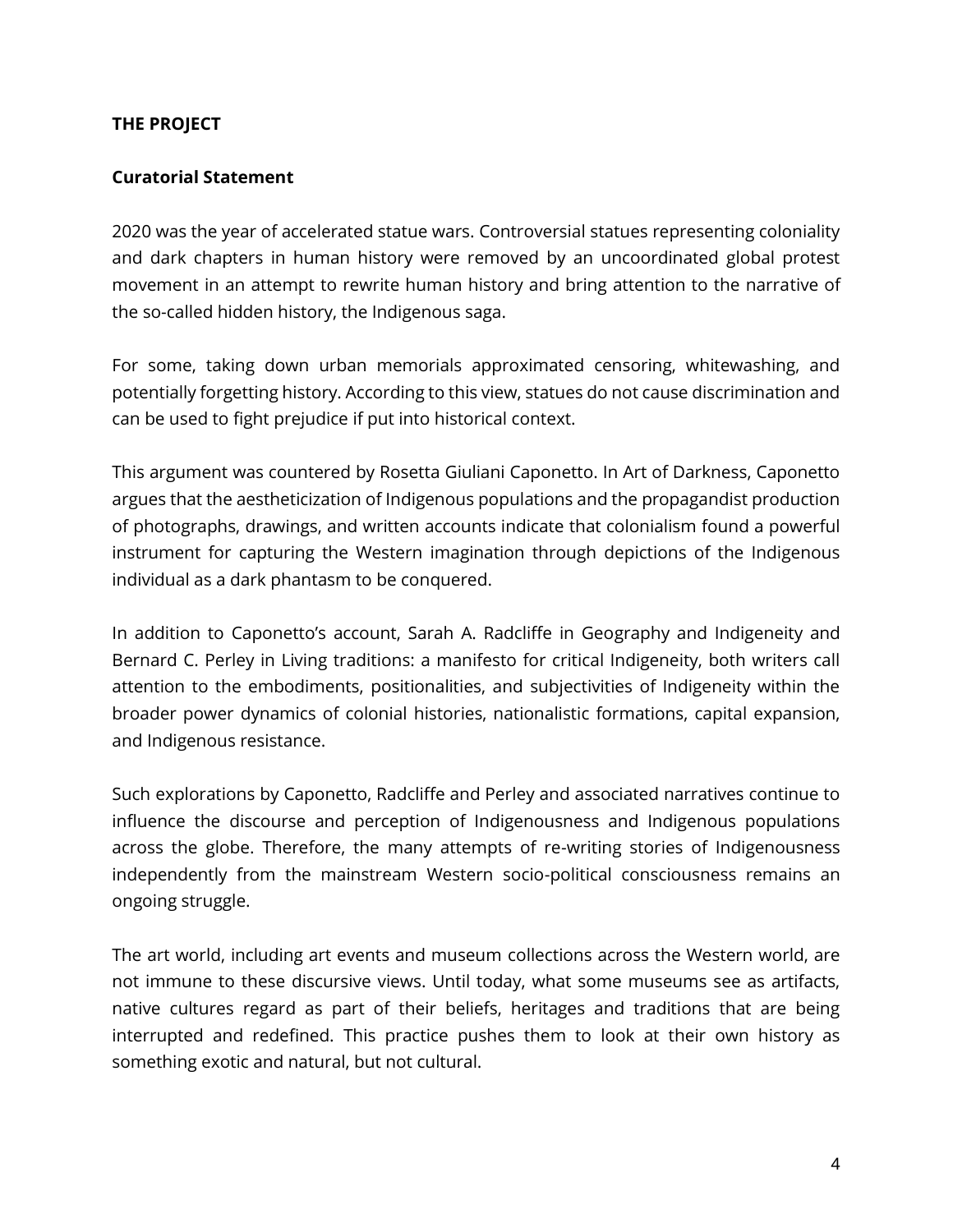The fight over the right to keep certain artifacts as part of a museum collection or return them to their native communities has caused museums to become battlefields between different communities. What is seen as artifact worthy in the eyes of museums with colonial collections is regarded by the affected Indigenous people as an invasive and destructive act toward local Indigenous history that undermines the dignity of the colonized culture.

In this respect, contemporary digital modernity has left a considerable impact on the lives of Indigenous populations worldwide. History has no lawyers, but it certainly has witnesses and as the last witnesses, the Indigenous populations and their cultural identities, traditions and heritages across the globe, are in the final stage of disappearance.

As we were writing these words, Cristina Calderón, Chile's last known Yaghan speaker, died on the 16th of February 2022 aged 93. Calderón was recognized by the National Council of Culture and the Arts as a Living Human Treasure and for many, Calderón represented cultural resistance. She was the last-living full-blooded Yaghan person. Thousands of years before European settlers arrived, the Yaghan people inhabited the tip of South America. Today, some of their customs have endured, but the Yaghan are losing their tribal legends for good.

Indigenous populations across the world are sharing similar socio-political conditions. This includes the Orang Asli (First People - in Malay meaning Original People), the Indigenous population of the Perak region in Malaysia, at least to some extent. In The Orang Asli and the UNDRIP: from rhetoric to recognition, Colin Nicholas describes how Orang Asli toponyms fall into disuse when translated into the national Malay language. However, such place-names are valuable linguistic and Indigenous knowledge resources worthy of preservation as elements of cultural heritage. Affixed to quotidian landscapes, episodes from distant and recent pasts present themselves through names of places that people encounter to and from subsistence areas in the forest. Among these are heritage trees that stand as evidence of Orang Asli history and become part of the toponymic signification system due to their role as place markers.

This approach seems similar to the perception of land and place among other Indigenous people. In Place Theory and Place Maintenance in Indigenous Australia Paul Memmott and Stephen J. Long write that such territories appear as 'complete places' that guard against placelessness and encourage the continuation of customary place-specific behaviors.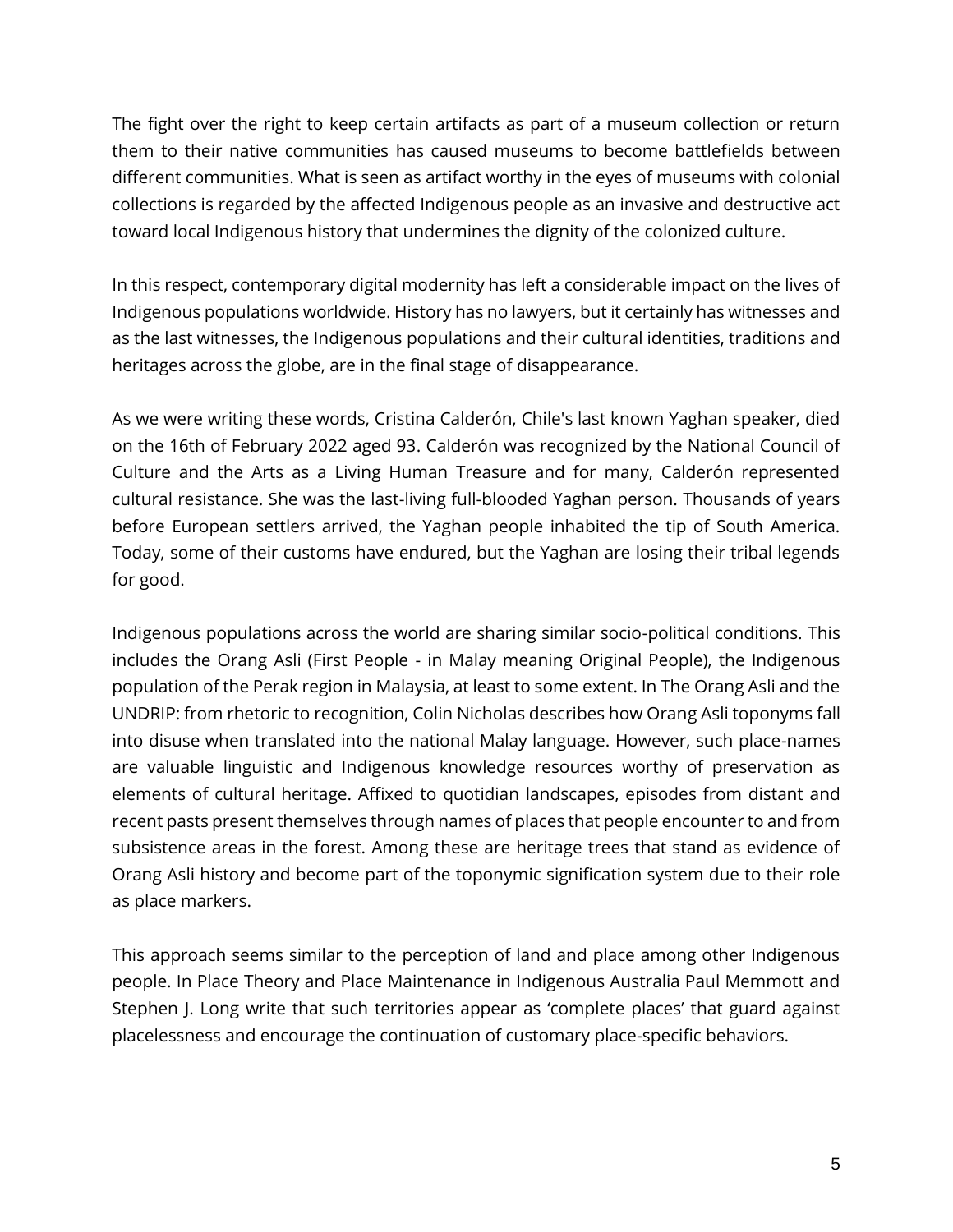The constant interruption of the history of Indigenous people everywhere and the diversion of their narratives into a constructed cultural mechanism based on majority-minority relationships, have given birth to a new Indigenous identity. There is an emerging call to consider how Indigeneity is actively constructed and produced in relation to non-Indigenous subjects, institutions, and ontologies, giving attention to power interplays under the prevailing economic, political, and social circumstances. Hence, there has been a reformulation of Indigeneity as a concept that is simultaneously grounded in roots and locality, as well as subjected to modernization and globalization.

The neo-Indigenous identity is a socio-cultural construct in transition. It is an impossible trap between history and modernity. What Indigenous populations are witnessing is not simply an evolution but rather a battle against total identity cancellation or intense identity expansion.

The Indigenous people of the Malaysian forests, as everywhere else in the world, celebrate their cultural heritage and costumes and are proud of their own outfits and traditions. At the same time, many are wearing modern clothing for a variety of convenient reasons. On occasion, they change from these often donated or self-obtained branded clothes to dress themselves with leaves, feathers, and body paint. This is done, not to celebrate their own feasts, but for what is called the anthropological party. This staging or performing for the lens has become a customary practice amongst Indigenous populations in different parts of the world. The particular performative simulation of becoming native again is in many cases done to please the relentless photographers, artists, journalists, academics, historians, and the list is long.

Although the staging is being filmed and documented on the Indigenous people's own modern communication gears, we still need to ask if staging has become an expansion of the socio-cultural activities and norms of Indigenous populations across the world?

After the anthropological party the Indigenous people tend to go back to their mobile phones, Western clothing, and semi digital routines. They have become objects of desire, but also objects of necessity and vital documentation under modern living conditions. These materialistic tools of technology in the hands of Indigenous populations have become useful in terms of witnessing their socio-cultural transition between the past and the future.

While the memory and history of the Indigenous populations remain their own, their natural territories and surroundings are shrinking for a variety of political, economic and cultural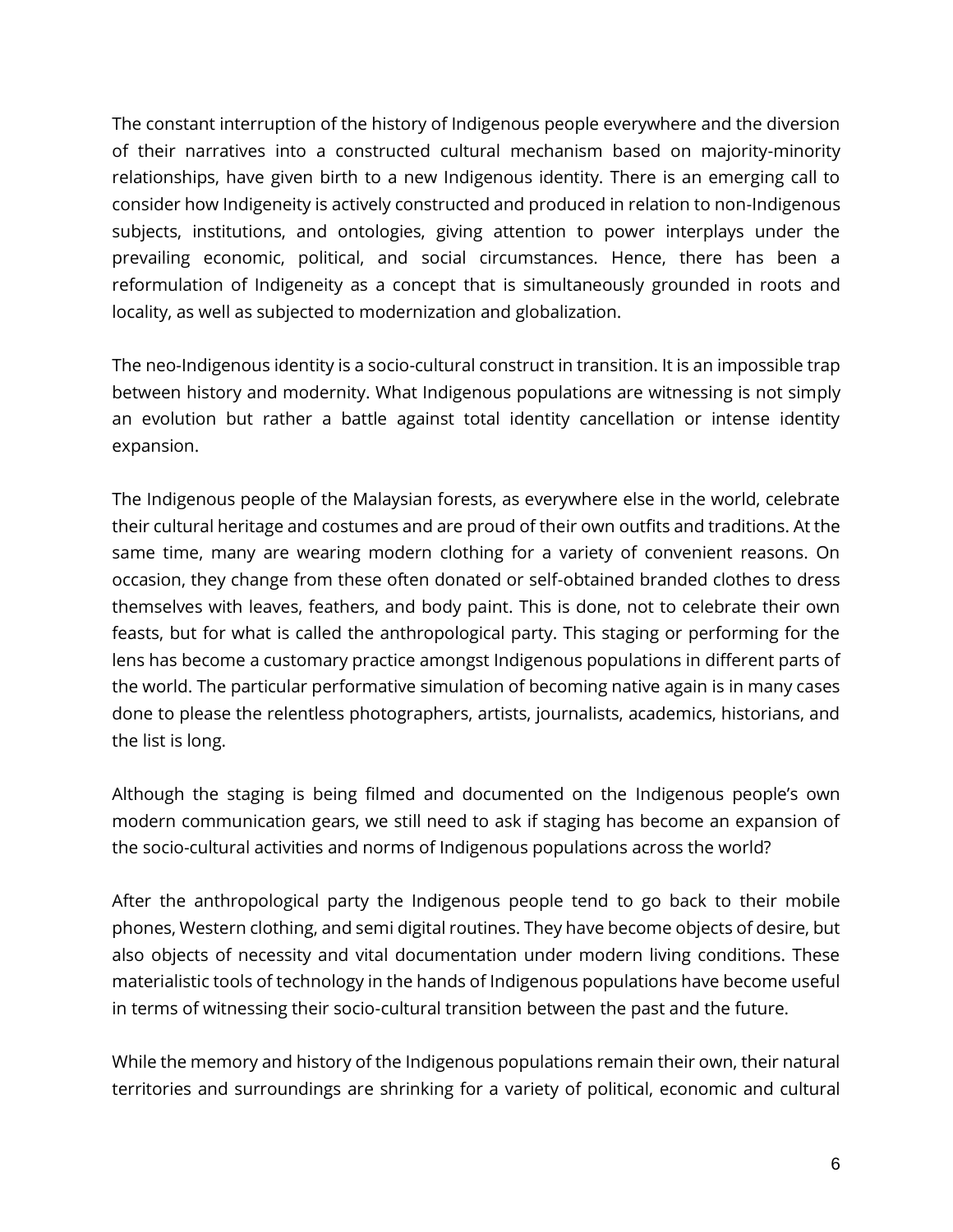reasons, at the hands of entities of dominant majorities in almost every country with Indigenous populations.

A recent example is the certain demolition decision of a historic chain of caves in Perak region full of unique cave drawings and figures.

Needless to say, Indigeneity remains one of humanity's most important living links to history. Despite time and space, Indigeneity still offers ecological wisdom through the ways of living with nature and the environment. In fact, many contemporary scholars are turning to Indigenous thinking and practice as a way of thinking about the healing of our planet from the excess of modern extractivism and production.

Curating Pera + Flora + Fauna, our project intends to address the story of Indigenousness and the ownership of history by zooming in on the state of Perak and its native population. This is done while knowing in advance that the discourse about Indigenousness and nature is largely affected by mainstream cultural attitudes of industrialized nations, the very nations that contribute to current global environmental problems. This leads us to question how Indigenous populations across the globe can challenge the mainstream documented (art) history written by the non-Indigenous? Can Indigenous populations achieve the liberty to collectively claim "their own history and narratives" antagonizing the dominant discourse?

By inviting 7 artists, art collectives and contributors to Pera + Flora + Fauna our intention is to present a different narrative and an aesthetic experience that builds upon research, knowledge and participation.

Pera + Flora + Fauna is meant to re-imagine nature and Indigenousness in relation to ethics and aesthetics questioning who owns nature and who owns the Indigenous history.

*Curators Khaled Ramadan and Amir Zainorin 19 February 2022; Ipoh, Perak, Malaysia.*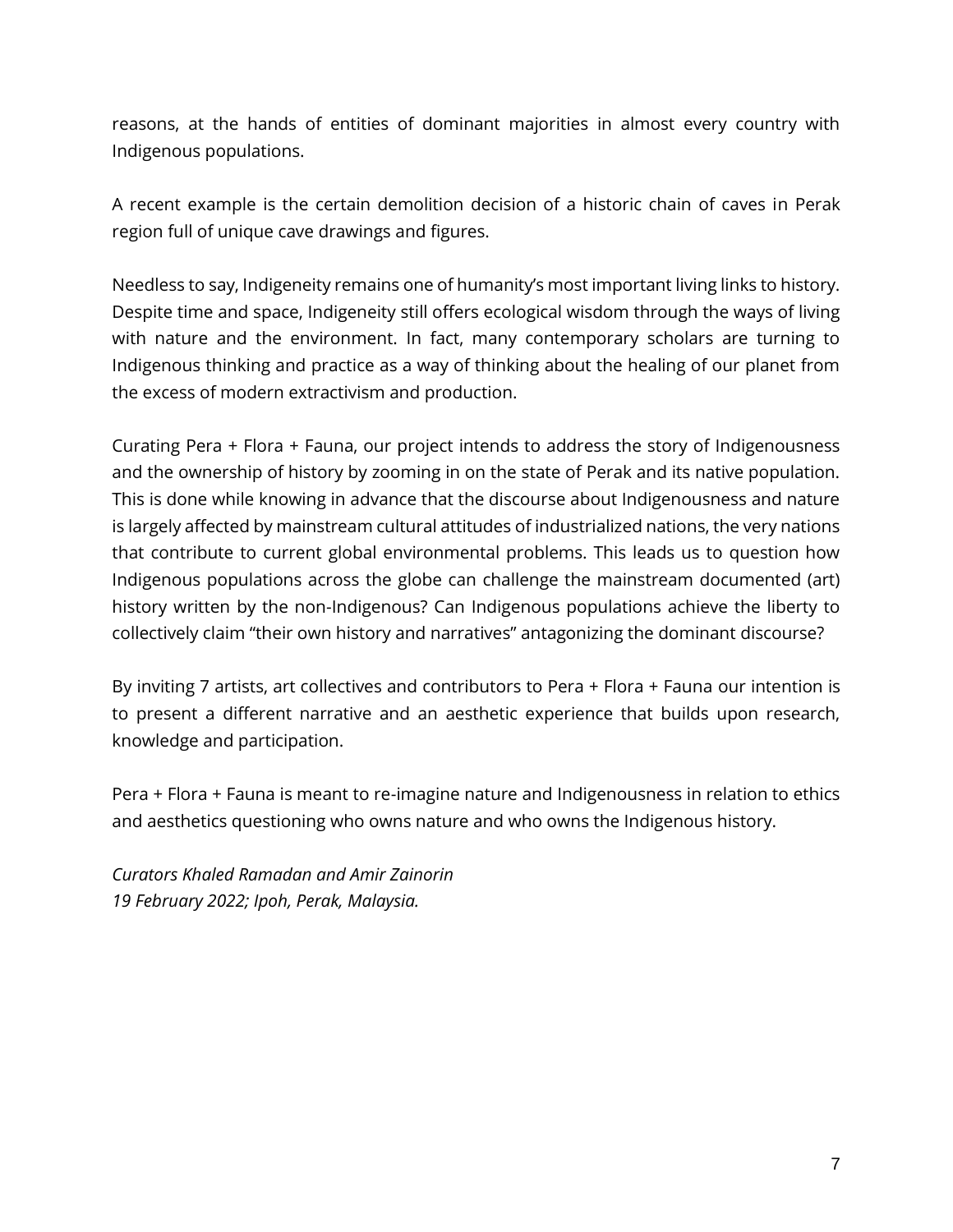### **About Pera + Flora + Fauna**

#### *Ownership of Indigenousness and the Social Construction of Nature*

Nature - might it only be a state of mind? A dream: an idea inherited from someone who came before; an idea to relate to those who might come after?

That may depend on the social construction of nature. Re-imagining nature and indigenousness in relation to ethics and aesthetics demands a closer look at the state of the interrelations between man and nature. Some might even argue that the aesthetics of natural beauty can become a guide to socio-ethical behaviour and lead to the development of a better cultural persona.

In Art of Darkness, Rosetta Giuliani Caponetto argues that the aestheticization of native populations and the propagandist production of photographs, drawings, and written accounts, especially of African natives, indicate that Colonialism had found a powerful instrument for capturing the Western imagination in depictions of the indigenous as a dark phantasm to be conquered.

Such depictions and associated narratives continue to influence the perception of indigenousness. Therefore, visually capturing and representing nature as seen and understood in indigenous contexts and re-writing stories of indigenousness independently from the Western mainstream socio-political consciousness remains an unachievable dream.

Will this remain just a theoretical possibility or a futuristic romantic vision?

The global aestheticization of the notions of indigenousness and indigeneity are expressed in different ways. There is no consensual agreement on how to ethically or aesthetically document, archive or exhibit the historic narrative of indigenous populations across the globe, including in Malaysia.

Can indigenous populations challenge mainstream history written by the non-indigenous? Can indigenous populations achieve the liberty to collectively claim "their own history and narratives", antagonising the dominant mainstream discourse? Can practice of indigeneity provide strategies that resist or refuse the homogenising or divisive violence of nationstates?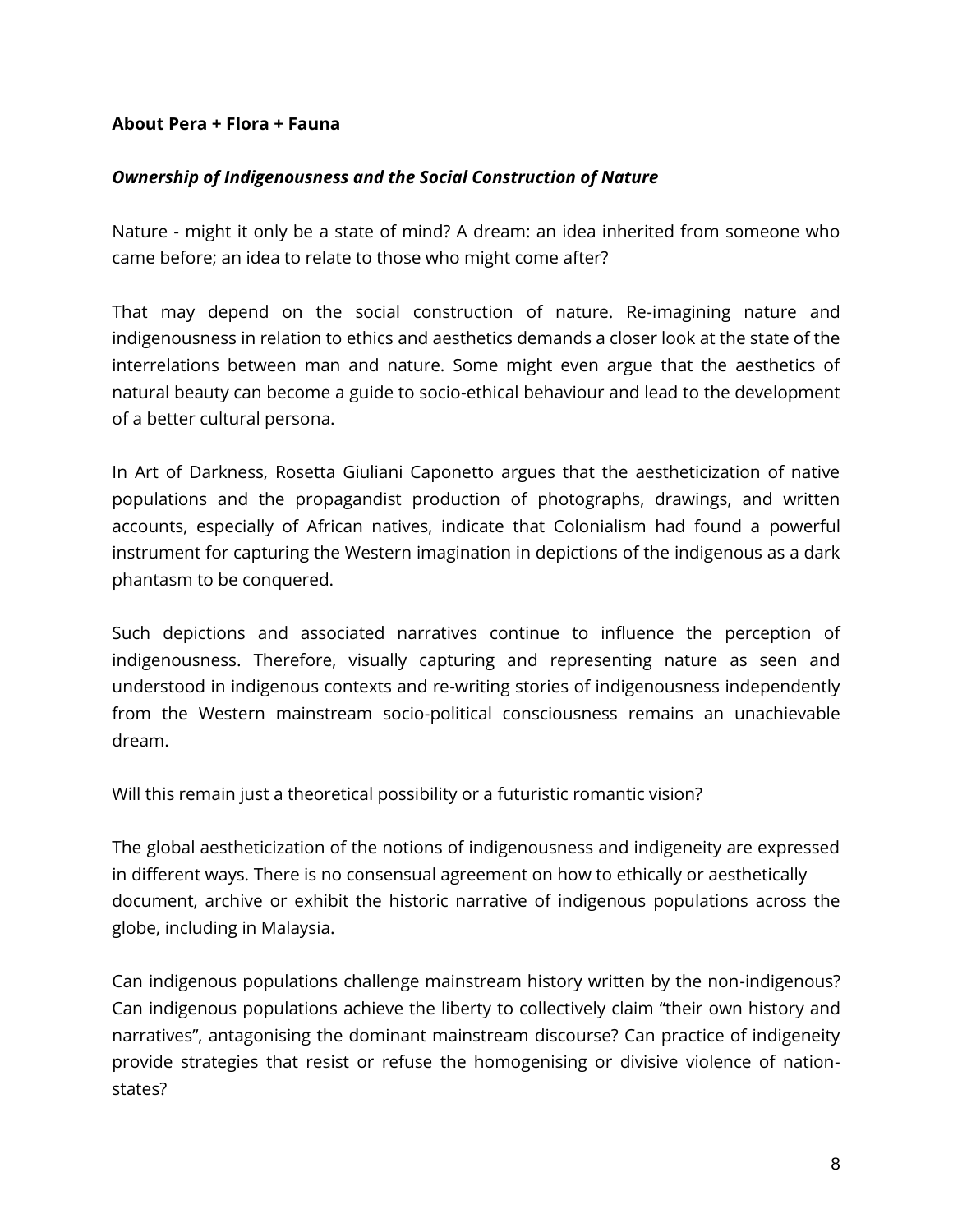Pera + Flora + Fauna intends to address these questions drawing on different perspectives of man, nature, and their interrelation.

## **PROJECT HIGHLIGHTS**

# KIM NG *Bunyi Senyap Benih / The Silent Sound of Seeds*

Human life depends on plants for necessity and most of the plants germinate from seeds.

The installation work Bunyi Senyap Benih (The Silent Sound of Seeds) attempts to make use of the form of seeds produced from local clay material as a symbolic gesture to address how mankind lives with nature, and how nature grows into a form of coexisting with mankind silently through strings of long hand-formed clay seeds to indicate the connection and correlation. The interrelationship of human and nature and the attachment of one to the other becomes a counterpart that cannot be separated and avoided like a string of beads. We share the planet with plants but unfortunately, we tend to destroy plants for development and evolution without kindness. Thus, preservation is a form of remedy to keep the plants from extinction.

The representational signage of the different fired clay seeds in Bunyi Senyap Benih (The Silent Sound of Seeds) indicates where most of the flora and fauna grow from and it encompasses many other life forms that develop and grow in relation to the natural history of the earth. The installation utilizes the clay materials, seed forms and suspended composition to portray the ambiguous approach towards nature, the environment and the people who own and share the land. The various colours of clay seeds become a form of metaphor to signify the essence of the origin and the beginning of the life forms in a conceptual manner to examine the problems of ownership, identity, hierarchy and the differences that are rooted deep inside the ground.

Silence does not indicate keeping quiet but waiting for an opportunity and just the right moment to surface from the ground; like seeds buried in the soil that will eventually germinate and be noticed.

The work Bunyi Senyap Benih (The Silent Sound of Seeds) takes into account the personal aesthetic perception and moral values of human behaviours in relation to the natural environment we live in. Through exploring the ideas about the relationship with place and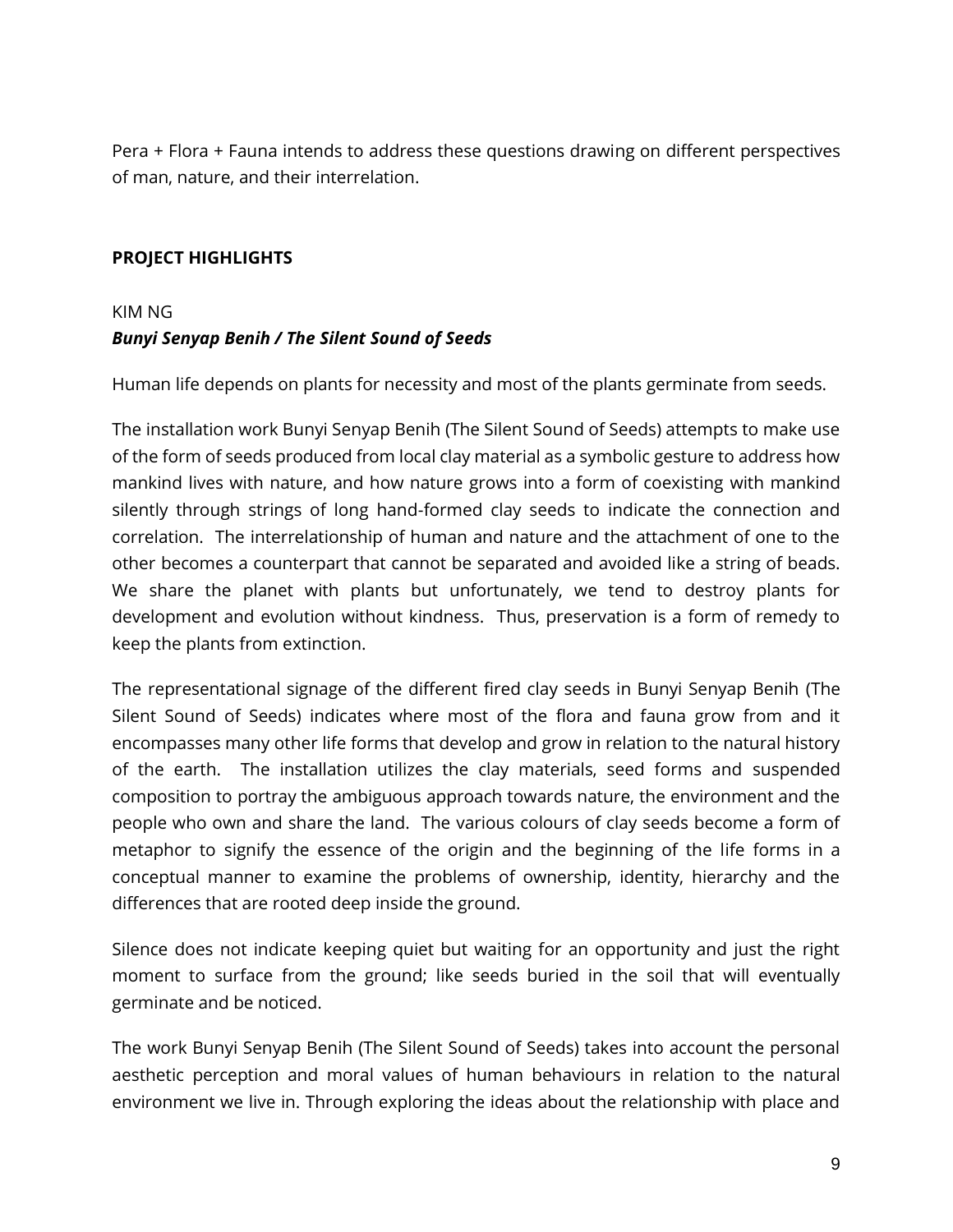the natural environment, the work provides a resonance for contemplation and into discourse, argument, confrontation and also compromise and settlement on the ground we share. The installation projects silent voices from the clay seeds helplessly fossilized in time and place to reflect a situation of dependency and vulnerability at the same time.

The installation work is intended to bring the audience to confront the object and the archaeological-like discovery that has been in the preservation and suspended in the midair like an organism waiting to be regenerated again. The installation of seed forms is like a fossil or artifact being excavated from the ground and kept in a specific space for investigation, bringing a different aesthetic experience and perception towards the work that is made from conventional clay materials in association with contemporary art practices today.

### AZIZAN PAIMAN

## *Stesen Jana Kuasa Dari Sumber Alam (SJKDSA) / Power Generator Station From Natural Resources*

SJKDSA (Power Generator Station From Natural Resources) addresses constructions of ideology and how these change over time, and how these have enlivened narratives of political history. It is an installation work in the form of a narrative, inspired by readings of the political history of the Malaysian state of Perak.

The work has two objects, representing a natural resource with respect to the concepts of earth, fire, water and wind, shaped like a hot oven, along the concept of Duchamp's "La Boiteen-Valise". Each measure 61 x 61 x 210cm and can be broken down into 6 parts. Each has four floors, and on each floor, there is a space that resembles a gallery space, displaying miniature sculptures and paintings recording important events in the socio-political history of Perak over the course of 182 years (1840-2022).

This storytelling covers Perak's wealth of natural resources, migrants from other countries, the role of business magnates, migrants, civil war, secret societies, the presence of the British, the Birch assassination, leaders of nationalist movements, as well as leaders of political parties (right and left) that have colored the local political landscape.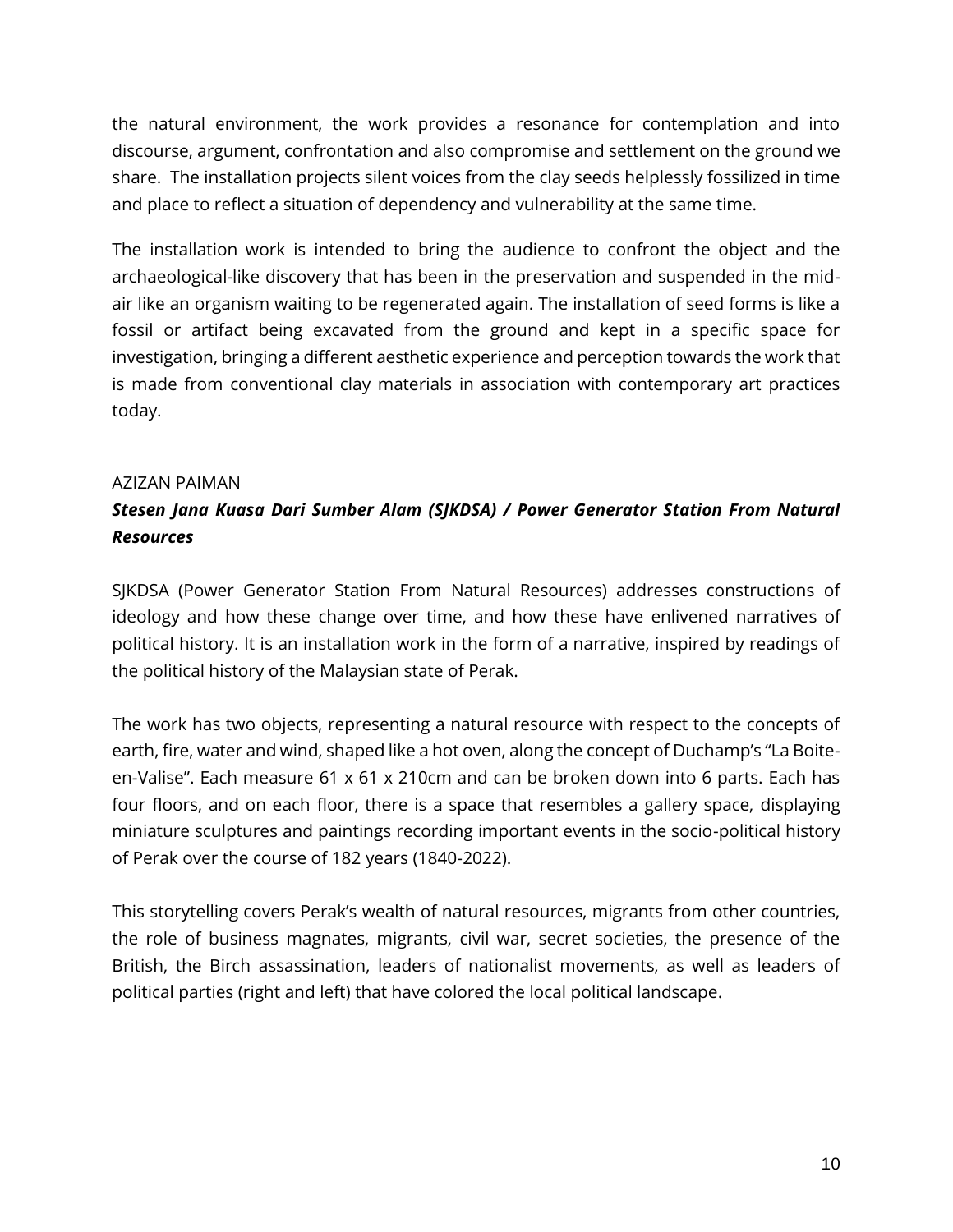# SAIFUL RAZMAN *Rumah Saya dan Angkasa / My House and Outer Space*

Rumah Saya dan Angkasa is a visual meditation on an ideal home. A two-channel video installation plays a visual poem singing the hopes and visions of a close friend as he refurbishes and renovates his first house in Kuala Lumpur, alongside an animation representing *rumah Kutai*, a traditional form of house native to Perak, dating back to 1800.

The video installation is set against a wall collage showing stylistic patterns of walls and roof of the traditional *rumah Kutai*.

Rumah Saya dan Angkasa tries to look at both facts and fictions of the ideal home, drawing together the aspirations of contemporary life in KL, and the model of a traditional house from a life of the past.

## PROJEK RABAK *Hik Bersamak: Indigenous Pop!*

Since the beginning of Projek Rabak in 2011, community has always been a constant. Though the landscape of art is ever-changing, the communal ethos stays forever collective. Our art process is like one big *kenduri*, a communal feast with people from all walks of life conjoined by the joy of creating, making noise, experimenting and playing together.

Apart from being an artist collective, we celebrate the spirit of camaraderie and friendship. In this exhibition and art project, we want to highlight the ongoing cultural erasure faced by the Semai people, an indigenous tribe in Peninsular Malaysia, in the midst of modernity. Collaborating with our Semai friends, we will showcase our outsider's perspective on the creative process and craft, whilst telling the stories of Semai people while preserving and documenting their heritage in the past and present.

Deeply inspired by the absurdity, playfulness and openness of pop art; the collaborative nature of Southeast Asian practices like *gotong-royong*, which is better known as 'joint bearing of burdens' or 'mutual assistance', we want to combine our creative philosophy and aesthetics while celebrating Semai culture.

Our exhibits invite visitors in the Biennale to explore, participate and immerse themselves in the Semai culture by interacting with the exhibit.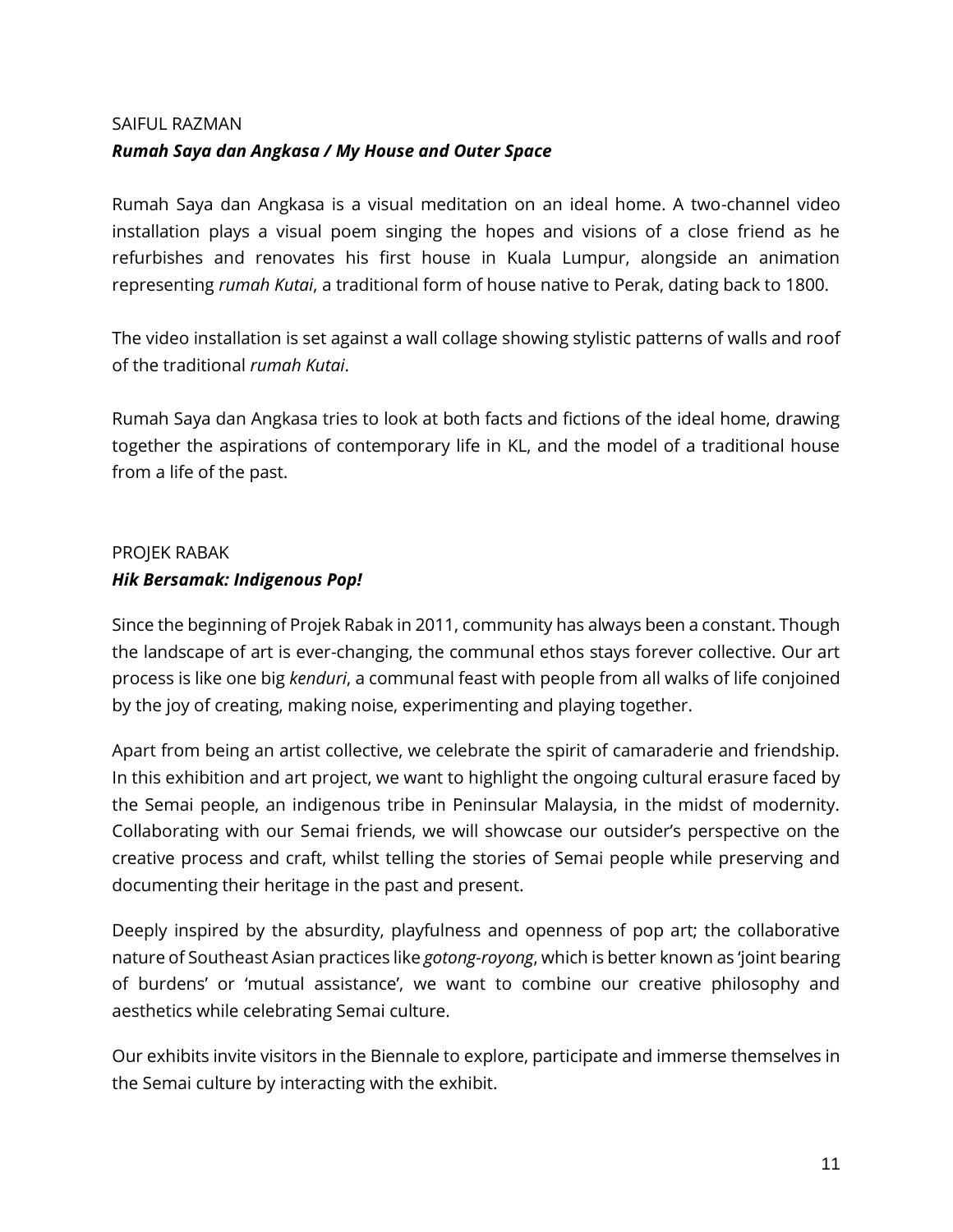Our pieces symbolize our reimagined narrative whereby Semai culture is at the global forefront, as well as the Semai spirit of co-existence. Reimagining indigenous people as being central in the environment and the world, the 'fabric' of the traditional attire represents Semai's fabric of life. Through art, a meaningful connection to coexist and its sentimental value can be instilled between the Semai people and global citizens.

There is also an added emphasis on how indigenous tribes teach us about sustainable preservation of values, and such a topic is increasingly relevant considering the zeitgeist and conversations around our planet's current climate and way of life.

# KAMAL SABRAN in collaboration with AIDA REDZA

## *Ssegar Angin: The Healing Art Project*

Ssegar Angin: The Healing Art Project uses sound and body movement to heal the internal psychic and spiritual body based on Malay traditional healing performances such as Main Puteri and Mak Yong. Traditional healing performances have existed in Malay culture for hundreds of years up to the present day, and include the use of sound/music, movements, and mantras to address different kinds of ailments.

There are three elements in the Ssegar Angin performances – the music (soundscape by sound artist), body movements (choreography inspired by Main Puteri/Mak Yong), and Jjampi (mantras recited by bomoh). Ssegar Angin is a process of revitalizing the internal psychic and spiritual healing energy transpiring within the panggung, or stage, through sound and movement. It is an embodiment of the metaphysical relationship between creation and the Creator.

The sounds of the instruments, movements and chanting activate the angin or semangat of the participants and makes them receptive to the performance stimuli, surrendering (serah diri) their physical and psychic self to reverberate the music, movements and the chanting and thus re-energize the angin.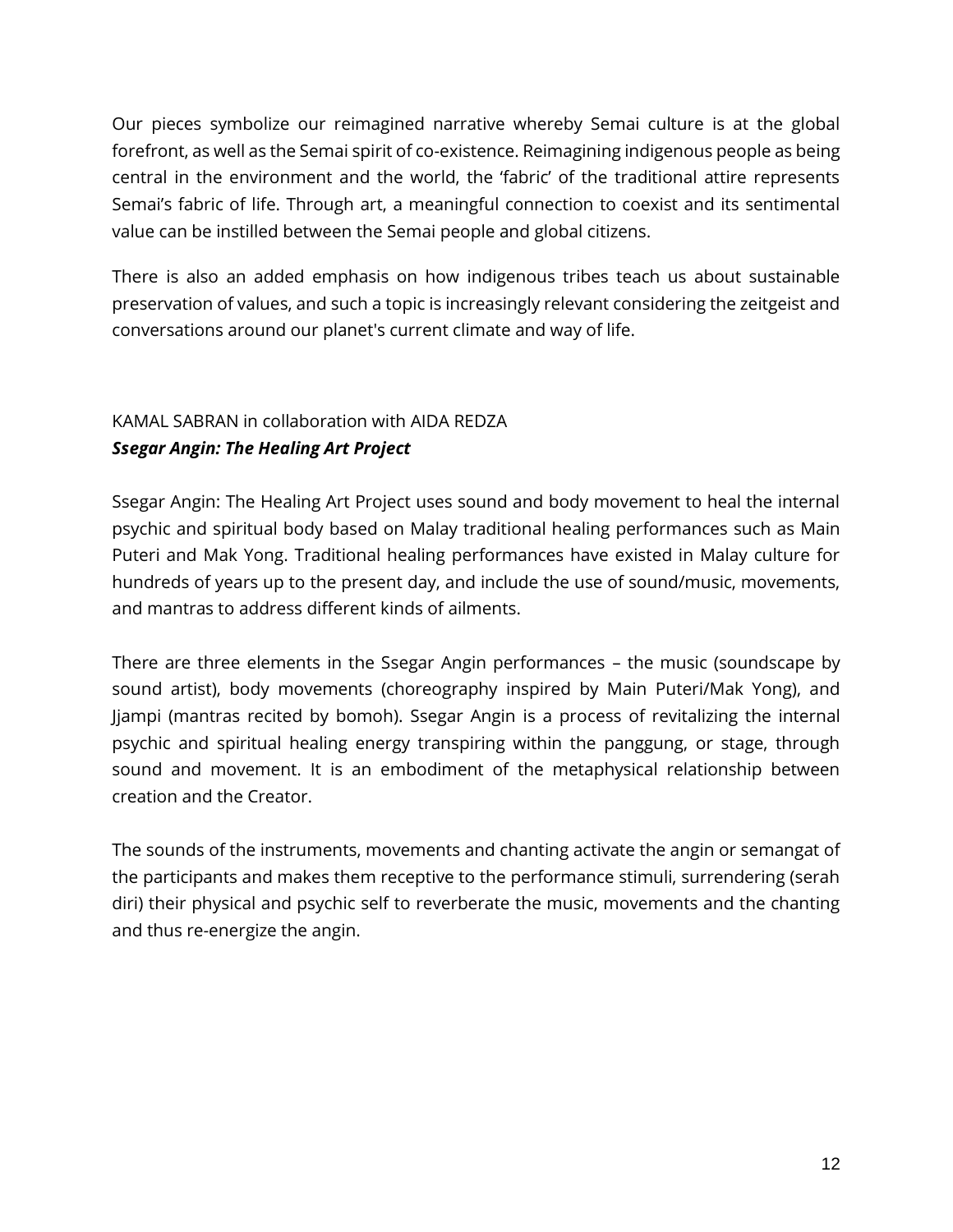## KAPALLOREK ARTSPACE in collaboration with RONNIE BAHARI *'Karoog Kiha Nyep' – Rapuh Kian Lenyap / Fragile and Disappearing*

Archeologists suggest that the beginnings of human civilization are marked by the discovery of cave paintings. Through the evidence of such paintings using shapes resembling humans and animals, they have made the assumption that people in the stone age lived their lives by hunting and sitting in caves.

'Karoog Kiha Nyep' is a video documentary concerning cave paintings and indigenous communities in Malaysia. It carefully records the information, both paintings and wall surfaces, of cave paintings recently discovered by local archeologists in the Perak state, in the Kinta Valley in north peninsular Malaysia, believed to date back thousands of years, thus preserving these important artifacts for future generations.

#### STEFANO CAGOL

## *Far before and after (us): From the indigenous spatial knowledge through myths into the future*

Stefano Cagol presents "Far Before and After (us)", a new video work completed in the last days of the boreal winter of 2022 reflecting on the times of humanity and nature, on divination and indigenous symbiosis.

Luminous signals attempt to communicate with the surrounding environment, triggered using movements and fires through a pseudo-divinatory practice, a ritual suspended between darkness and light, myths of the past, uncertainties of the present and challenges of futures beyond time and space, a dialogue with eternal ice that is no longer eternal, temperatures, winds and currents changing the course.

In this artwork, the ability to scrutinise what surrounds us in a direct and spiritual relationship inspires the artist, who recognises this sensitivity in the native populations, the only real possibility of symbiosis with nature.

The place, the Dolomites, the artist's homeland, is also a metaphor for this confrontation with space and time. Thousands of metres high, these mountains arose 200 million years ago from a tropical sea, like the one surrounding Malaysia: The Alps and Malaysia, apparently so different and yet, beyond the ages, so close.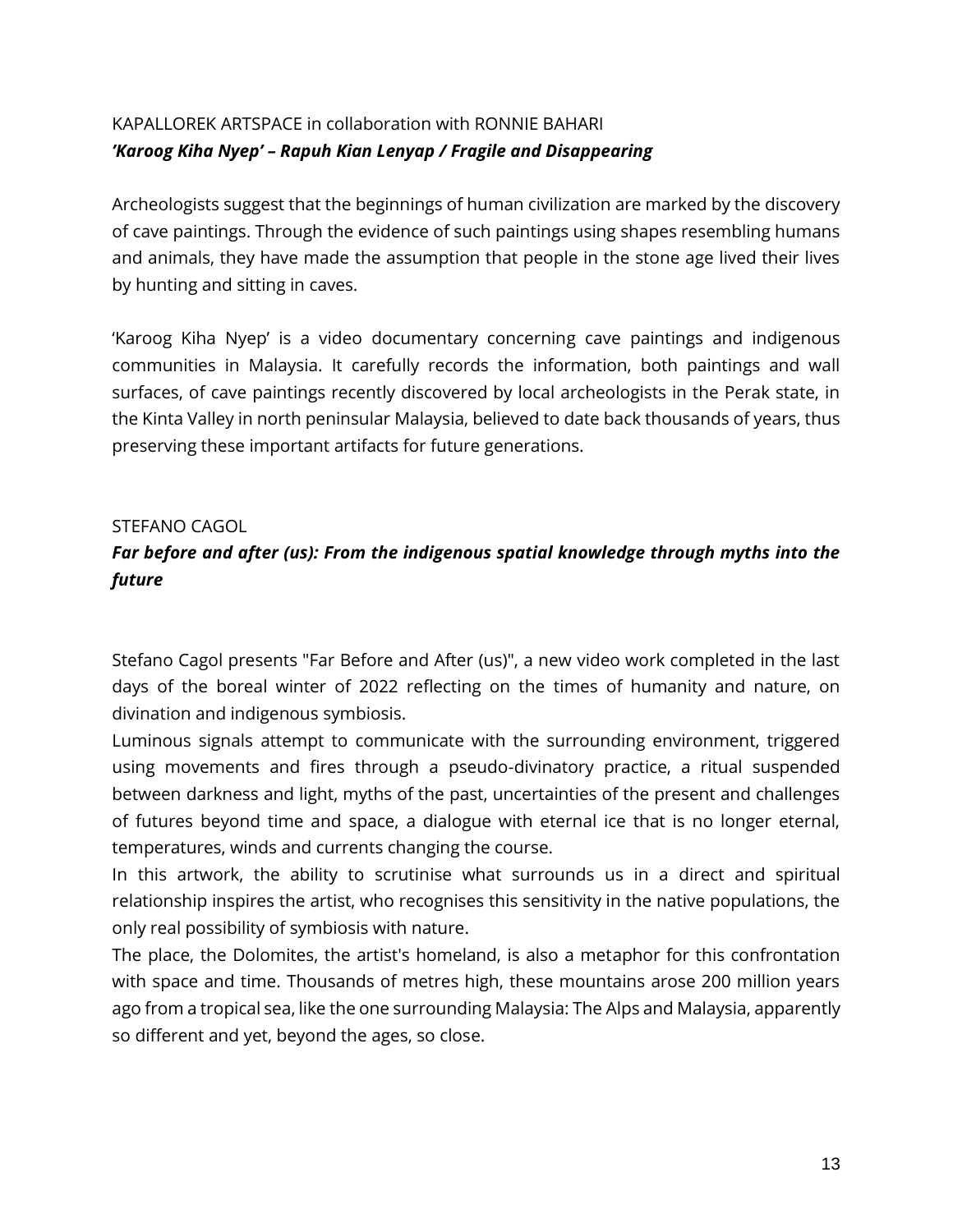Here the artist has acted in complete solitude, according to his custom - almost shamanic using an essential and minimal technological mediation: tripod, HD video camera and drone, all under his sole control.

This video work sinks into the reminiscences of his Arctic experiences, both in practice and in content, and so does the new intervention that Stefano Cagol presents on the occasion of the preview days. It is a performative interaction with the collaboration of a person belonging to the Sami population, the only recognised native group in Europe. It enacts a minimalist confrontation, in which the artist himself and the Sami communicate through sound, a device/artwork between the contemporary and the archaic, a materialisation of this idea of "natural technology" of the natives, in a primal conversation about borders.

## **EVENTS / PERFORMANCES**

## *Pera + Flora + Fauna: The Ownership of Indigenousness and the Social Construction of Nature.*

Panelists: HENRY MEYRIC HUGHES, Honoree president AICA, UK; ALFREDO CRAMEROTTI, Director of MOSTYN Wales; and curators CAMILLA BOEMIO and ANNIE JAEL KWAN Moderator: Art writer and curator, DORIAN BATYCKA

The invited panelists will share their observations and interpretations around the concept of Ownership of Natural History, attempting to contextualize the notion of natural history and why it cannot be independent of the intellectual, artistic, emotional, and technological resources available to us in the industrialized world.

Additional questions to be addressed regard how we can make nature our intellectual and spiritual guide, how our current understanding of nature has been constructed, and how it has led us down the specific path of environmental destruction we currently follow.

This complex relationship between aesthetic experience and the development of an ethical attitude towards nature bring to our attention the need to search for new perceptual, normative values regarding how to experience nature, how to facilitate the beneficial effects of building an aesthetic connection with nature, and how to employ restorative value in nature so it can contribute to our contentment.